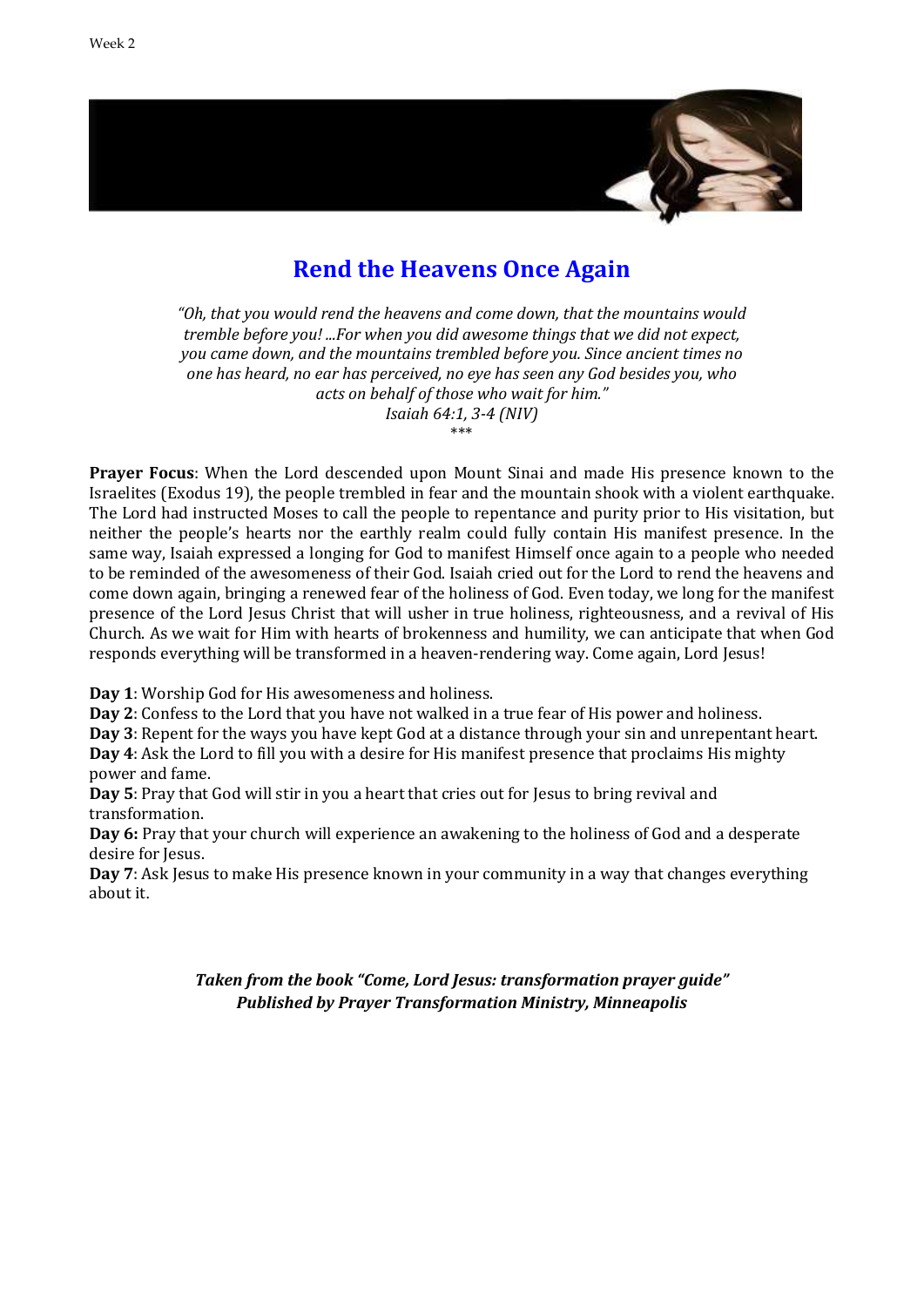# **Transformation: Jesus in our midst**

## **O** ur God is on the move today! The power of God in transformation is being felt in hundreds of communities around the world. The frequency and intensity of this movement of transformation continues to increase in those communities where the conditions of 2 Chronicles 7:14 are being sought after and met:

"...*if my people, who are called by my name, will humble themselves and pray and seek my face and turn from their wicked ways, then will I hear from heaven and will forgive their sin and will heal their land."*

This growing desire for transformation is being echoed in churches— and among intercessors, leaders, and ordinary people who long for God to make a difference in their communities. The tendency, however, is to allow the desire to be overtaken by the drive to "make something happen."

This subtle shift can result in lowering the standard of true transformation to match our human-set standards. If we lower the standard to an achievable level, we can then substitute programs for God's power. We mistakenly believe that our best ministry efforts will usher in transformation. This misses the most critical truth of transformation: *that Jesus must be fully in our midst.*

#### **The Presence of Jesus**

In communities where true transformation is happening, the common denominator is that believers become desperate for the *manifest presence* of Jesus Christ. They are willing to give up everything to seek Jesus with longing hearts. Only Jesus can truly restore broken families, heal the hurting and abused, and bring peace and safety to their communities. The presence of Christ changes *everything*!

How do we come to such a place of desperation? Only the Holy Spirit of God can birth and fan into flame that kind of passion and longing. Through the Holy Spirit we discover the truth of Jesus Christ Himself. As you pray through this prayer guide, may you fall more deeply in love with the Lord Jesus Christ. May you long for Him with a greater fervency and desire than you have ever known. As you invite His presence through a repentant heart and a contrite spirit, you are welcoming Him into your church and community as well.

True revival and transformation will go beyond heart change into societal and community change. It will be a complete awakening to the Lordship of Jesus Christ and a celebration of His authority and life-giving power. When He comes in His manifest presence into your community, everyone will know that *Jesus is in your midst*!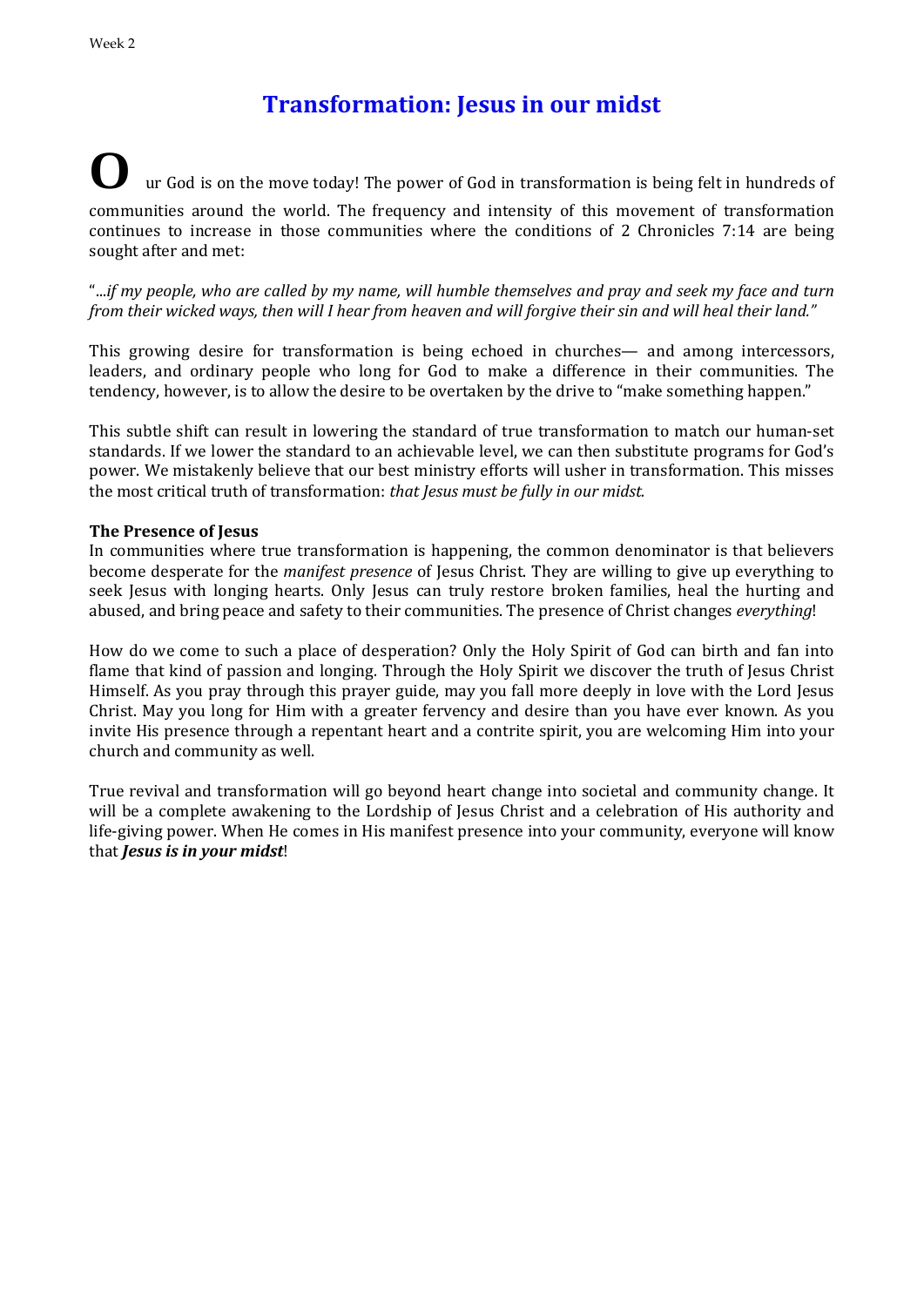# **Transformation: Jesus in Our Midst**

**A** s we pray about transformation; we need a common definition of what a truly transformed community might look like:

### **A transformed community is:**

- A neighbourhood, city, or nation whose values and institutions have been overrun by the grace and presence of God.
- A place where divine fire has not merely been summoned, but has fallen.
- A society in which natural change has been disrupted by invasive supernatural power.
- A culture that has been impacted comprehensively and undeniably by the Kingdom of God.
- A location where Kingdom values are celebrated publicly and passed on to future generations.

### **Community transformation is indicated when:**

- Political leaders publicly acknowledge their sin and dependence on God. (2 Kings 11:17-18; 23:1-3; Jonah 3:6-9)
- New laws, curricula, and business practices are put into effect. (2 Chronicles 19:4-10; Nehemiah 10:31)
- The natural environment is restored to its original life-nurturing state. (Leviticus 26:4-5; 2 Chronicles 7:14; Ezekiel 34:27-31)
- Economic conditions improve and lead to a discernible lessening of poverty. (2 Chronicles 17:3-5; Psalm 144:13-14; Isaiah 60:5-7; Amos 9:13)
- There is a marked change in social entertainment and vices as Kingdom values are integrated into the rhythm of daily life.
	- (Ezra 10:1-4; Nehemiah 8:10, 16-17; Acts 19:17-20)
- Crime and corruption diminish throughout the community. (2 Kings 12:13-15; Nehemiah 5:6-12; Isaiah 60:17-18)
- Volunteerism increases as Christians recognize their responsibility to heal and undergird the community. (Isaiah 58:10-12; 61:1-4)
- Restored hope and joy leads to a decline in divorce, bankruptcy, and suicide. (Nehemiah 12:27-28, 43; Isaiah 54:11-14; 61:3-7; Jeremiah 30:17-19; 31:11-13; Hosea 2:15)
- The spiritual nature of the growing socio-political renewal becomes a hot topic in secular media. (2 Chronicles 20:29; Nehemiah 6:16; Isaiah 55:5; Ezekiel 36:36; Acts 19:17).
- Overwhelmed by the goodness of God, grateful Christians take the embers of revival into surrounding communities and nations. (2 Chronicles 17:9; Isaiah 61:6; Acts 11:20-26).

*(Source: The Sentinel Group)*